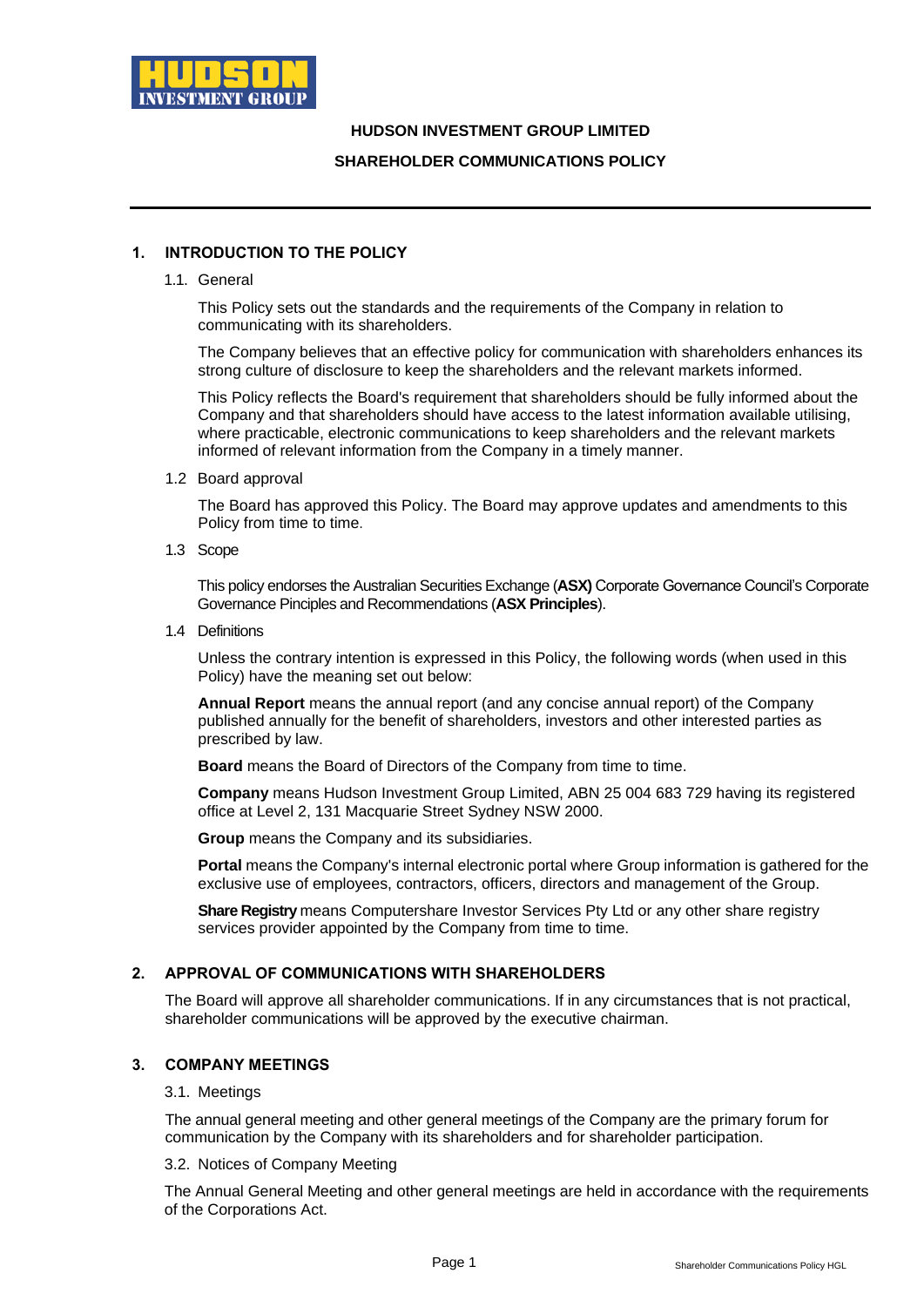

## **HUDSON INVESTMENT GROUP LIMITED**

### **SHAREHOLDER COMMUNICATIONS POLICY**

The date, time and location of Company meetings will be detailed in the Notice of Meeting.

The Company will place all notices of general meetings and accompanying explanatory material on the Company's website.

The form and content of the notices of general meeting will comply with the Corporations Act 2001 and any applicable ASX listing rules and guidelines.

Shareholders may fax or e-mail Proxy Forms for Annual General Meetings and General Meetings of the Company to the Company or Share Registry as directed.

### **4. ANNUAL REPORT**

The Company's Annual Report to shareholders is a central means of communicating to shareholders the Company's activities, operations and performance over the past financial year.

Unless the Share Registry has been notified otherwise, the Annual Report will not be sent to shareholders. Notice of how the Annual Report can be accessed will be included in the Notice of Annual General Meeting which will be sent to the address recorded on the Company's Share Register within the timeframe set by the Corporations Act.

## **5. THE COMPANY'S WEBSITE**

The Company's website (**[www.higl.com.au](http://www.higl.com.au/)**) contains information about the Company including shareholder communications.

The Company will place on its website all ASX announcements and relevant news releases and any other information that is an official release of material information to the market as soon as reasonably practicable after such information is released to the ASX.

Relevant news releases, Company financial announcements, financial data and investment presentations for the preceding two years will be available on or via the Company's website.

#### **6. SHAREHOLDER NEWSLETTER**

It is intended in the future to send a periodical shareholder newsletter to all shareholders by the method of delivery selected by them. The Shareholder newsletter when introduced will also be available for viewing on the Company's website.

#### **7. COMMUNICATION VIA E-MAIL**

It is the intention, in the future, to offer shareholders the choice of receiving shareholder communications from the Company via email. Shareholders who elect for this option will receive an e-mail advice with a link to the relevant part of the Company's website when annual reports are released, when notices of meetings and other shareholder communications are sent and each time a relevant announcement is made by the Company and posted on the Company's website.

Shareholders who elect to receive communications from the Company by email will not receive communications by post; however, if the Company receives rejection advice for any shareholder e-mail, the relevant material will be sent to the shareholder by post. It is intended that a shareholder will be able to change their election at any time.

#### **8. COMMUNICATION VIA POST**

The Company currently communicates with its shareholder; via post and, in the future, will continue to do so where a shareholder has not elected to use an electronic form of communication or otherwise as set out above.